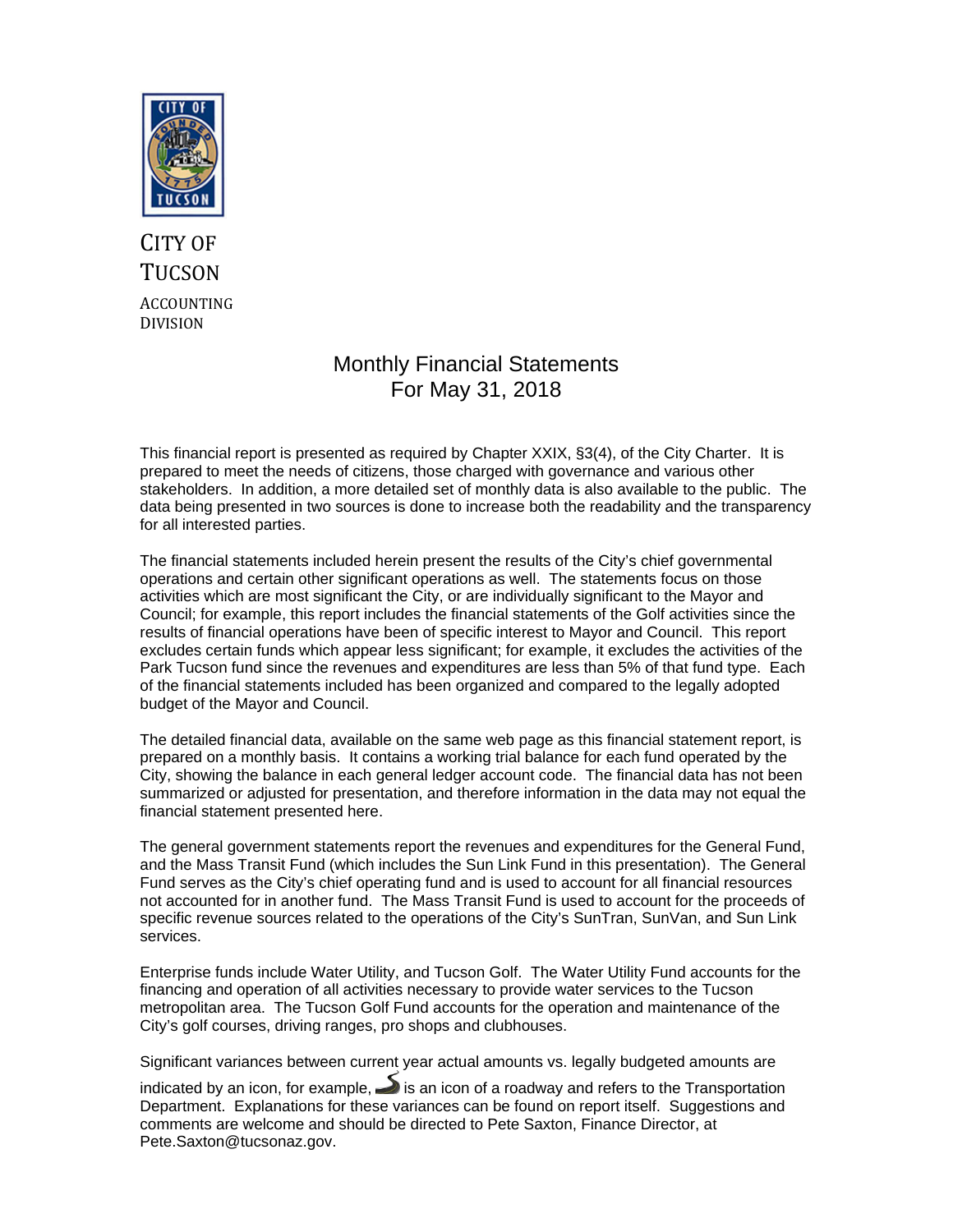General FundFor the period July 1, 2017 through May 31, 2018

#### Overall Evaluation

The sum of all General Fund revenues exceeds budgetary projections.

|                                     | YIU                                  |                       |                                |                    |                    |                  |
|-------------------------------------|--------------------------------------|-----------------------|--------------------------------|--------------------|--------------------|------------------|
|                                     | <b>YTD Actuals</b><br><b>Actuals</b> | % of Prorated (Y-T-D) | <b>Expenditures by Dept</b>    | <b>YTD Actuals</b> | <b>YTD Actuals</b> | % of Prorated (Y |
| <b>Revenues</b>                     | (in millions) Graphed                | <b>Budget</b>         | for Operations                 | (in millions)      | Graphed            | T-D) Budget      |
| <b>Primary Property Taxes</b>       | \$13.7                               | 99.5%                 | <b>Mayor and Council</b>       | \$2.4\$            |                    | 105.0%           |
| <b>Business Privilege Tax</b>       | \$193.6                              | 105.9%                | City Manager                   | \$3.4              |                    | 79.4%            |
| <b>Other Local Taxes</b>            | \$52.3                               | 108.5%                | Housing & Community Developmen | \$2.0              |                    | 85.4%            |
| <b>Contributions and Subsidies</b>  | \$5.0                                | 77.7%                 | Finance                        | \$6.2              |                    | 85.4%            |
| State-Shared Income Tax             | $$60.3$ $\Box$                       | 98.5%                 | City Attorney                  | \$6.8              |                    | 97.0%            |
| <b>State-Shared Sales Tax</b>       | \$48.2                               | 106.2%                | Procurement                    | \$2.6]             |                    | 90.2%            |
| State Auto Lieu Tax                 | \$21.4                               | 94.5%                 | City Court                     | \$7.9              |                    | 94.2%            |
| <b>Licenses and Permits</b>         | \$29.8                               | 108.7%                | City Public Defender           | \$2.4              |                    | 97.8%            |
| <b>Charges for Current Services</b> | \$34.7                               | 89.7%                 | City Clerk                     | \$2.8              |                    | 93.6%            |
| <b>Miscellaneous Revenue</b>        | \$9.7                                | 56.5% \$              | <b>Information Technology</b>  | \$16.6             |                    | 88.4%            |
| Total:                              | \$468.7                              | 101.1%                | <b>Human Resources</b>         | \$2.4              |                    | 109.8%           |

Overall Evaluation of Expenditures:

The majority of department expenditure totals are below the budgeted values; some are above. Overall, the sum of all general fund expenditures are below budgeted projections.

| nues                                                                        | <b>YTD Actuals</b><br>(in millions) Graphed | <b>Actuals</b> | % of Prorated (Y-T-D)<br><b>Budget</b> |                      | <b>Expenditures by Dept</b><br>for Operations | <b>YTD Actuals</b><br>(in millions) | <b>YTD Actuals</b><br>Graphed | % of Prorated (Y-<br>T-D) Budget |
|-----------------------------------------------------------------------------|---------------------------------------------|----------------|----------------------------------------|----------------------|-----------------------------------------------|-------------------------------------|-------------------------------|----------------------------------|
| ary Property Taxes                                                          | \$13.7                                      |                | 99.5%                                  |                      | <b>Mayor and Council</b>                      | \$2.4                               |                               | 105.0%                           |
| <b>ness Privilege Tax</b>                                                   | \$193.6                                     |                | 105.9%                                 | <b>City Manager</b>  |                                               | \$3.4                               |                               | 79.4%                            |
| r Local Taxes                                                               | \$52.3                                      | $\sim$         | 108.5%                                 |                      | Housing & Community Developmen                | \$2.0                               |                               | 85.4%                            |
| ributions and Subsidies                                                     | \$5.0                                       |                | 77.7%                                  | Finance              |                                               | \$6.2                               |                               | 85.4%                            |
| -Shared Income Tax                                                          | $$60.3$ $\Box$                              |                | 98.5%                                  | <b>City Attorney</b> |                                               | \$6.8                               |                               | 97.0%                            |
| -Shared Sales Tax                                                           | \$48.2                                      |                | 106.2%                                 | Procurement          |                                               | \$2.6]                              |                               | 90.2%                            |
| Auto Lieu Tax                                                               | \$21.4                                      |                | 94.5%                                  | City Court           |                                               | \$7.9                               |                               | 94.2%                            |
| ses and Permits                                                             | \$29.8                                      |                | 108.7%                                 |                      | City Public Defender                          | \$2.4]                              |                               | 97.8%                            |
| ges for Current Services                                                    | \$34.7                                      |                | 89.7%                                  | City Clerk           |                                               | \$2.8]                              |                               | 93.6%                            |
| ellaneous Revenue                                                           | \$9.7                                       |                | 56.5%                                  |                      | <b>Information Technology</b>                 | \$16.6                              |                               | 88.4%                            |
| Total:                                                                      | \$468.7                                     |                | 101.1%                                 |                      | <b>Human Resources</b>                        | \$2.4]                              |                               | 109.8%                           |
|                                                                             |                                             |                |                                        |                      | Planning & Development Services               | \$5.7                               |                               | 96.2%                            |
|                                                                             |                                             |                |                                        |                      | <b>General Government</b>                     | $$23.8$ $\Box$                      |                               | 73.3%                            |
|                                                                             |                                             |                |                                        |                      | <b>Police Department</b>                      | \$142.3                             |                               | $101.1\%$                        |
|                                                                             |                                             |                |                                        |                      | <b>Fire Department</b>                        | \$92.0                              |                               | 106.0%                           |
|                                                                             |                                             |                |                                        |                      | <b>General Services Department</b>            | \$11.9                              |                               | 72.6%                            |
|                                                                             |                                             |                |                                        |                      | <b>Environmental Services</b>                 | \$1.6                               |                               | 95.1%                            |
|                                                                             |                                             |                |                                        |                      | <b>Transportation Department</b>              | \$1.1                               |                               | $100.8\%$                        |
|                                                                             |                                             |                |                                        |                      | Parks & Recreation                            | $$21.4$ $\Box$                      |                               | 87.9%                            |
|                                                                             |                                             |                |                                        | <b>Net Transfers</b> |                                               | \$45.3                              |                               | 93.2%                            |
|                                                                             |                                             |                |                                        |                      | <b>Total Operations:</b>                      | \$400.4                             |                               | 95.7%                            |
|                                                                             |                                             |                |                                        | <b>Expenditures</b>  | for Capital & Debt                            |                                     |                               |                                  |
| anations for individually significant variances are discussed on next page. |                                             |                |                                        | Debt                 |                                               | \$4.8                               |                               | <b>BON</b><br>21.0%              |
|                                                                             |                                             |                |                                        | Capital              |                                               | \$6.3                               |                               | 77.2%                            |
|                                                                             |                                             |                |                                        |                      | <b>Total Capital &amp; Debt:</b>              | \$11.1                              |                               | 35.7%                            |

Explanations for individually significant variances are discussed on next page.

#### Sources:

"YTD Actuals" are made up of amounts recorded as of the end of the month; any future changes will be reflected in future YTD amounts.

"% of Prorated Budget" is based on <sup>a</sup> straight line formula for budget expectations (months elapsed / 12 months in the year) applied to total budget and compared to YTD Actuals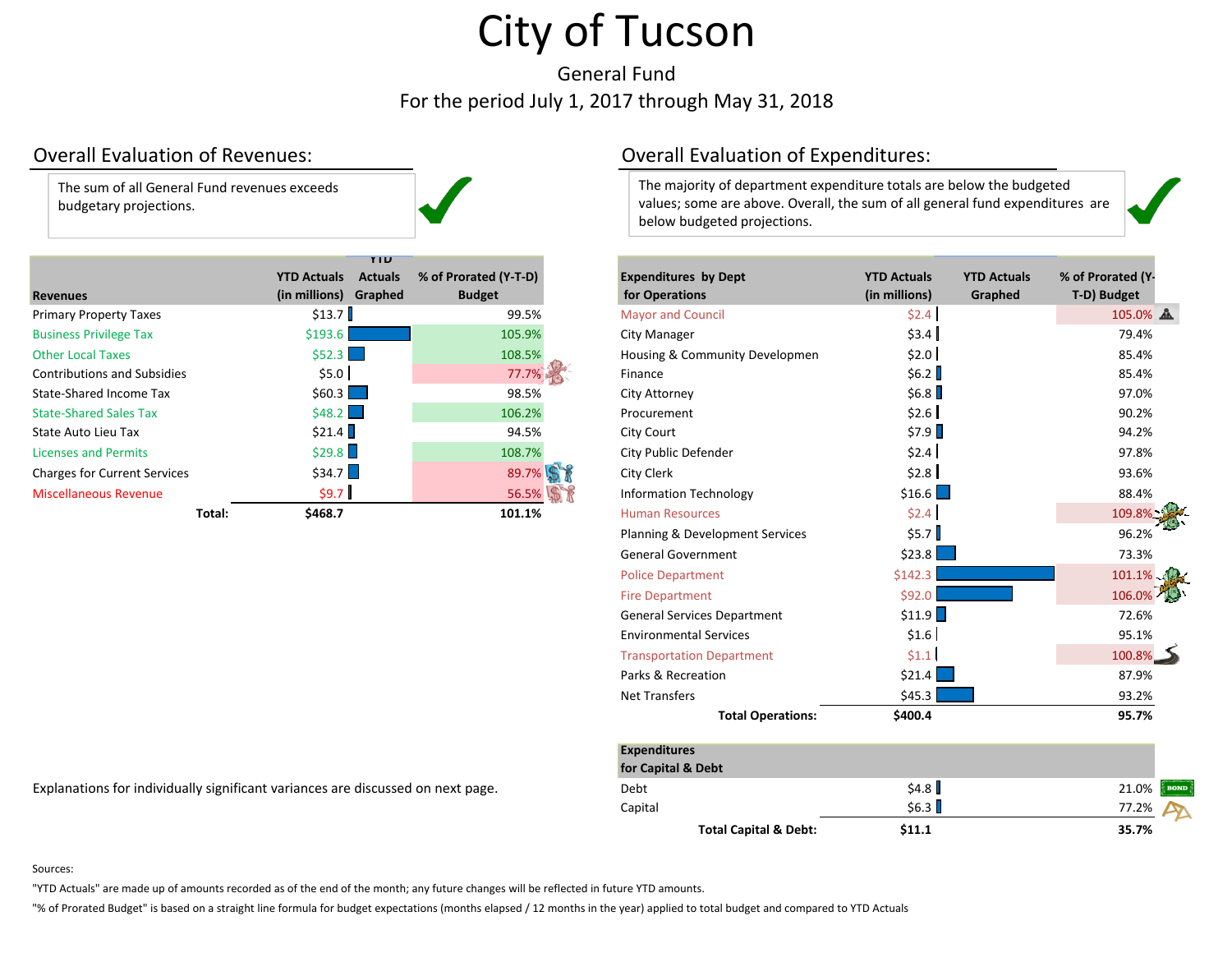#### General FundFor the period July 1, 2017 through May 31, 2018



Contributions and Subsidies are \$1.4 million under budget due primarily to the timing of IGA Billings and Non‐Grant Operating



Charges for Current Services are \$4 million lower than budget projections due mainly to Paramedic Service Charges (\$3 million lower than projected), Facility Reservations (\$0.3 million lower than projected), Vehicle Impoundment Fees (\$0.4 million lower than projected) and Fees for Classes (\$0.3 million)



Miscellaneous Revenues are lower than projected mainly due to: Court Fees and Fines are lower than expected by \$0.8 million. Sales of Real Property are under budget by \$2.3 million, <sup>a</sup> decision was made not to sell the building, so the variance will be \$2.5 million by the end of the year.

#### Explanation of Revenue Variances Explanation of Expenditure Variances



Mayor and council expenditures exceed budgeted amounts by \$113,700 due to <sup>a</sup> misclassification of employee benefit payments. This will be corrected in June.



Human Resources exceeded budgeted expenditures by \$213,000 in personnel related expenses due to reorganization of the Business Services Department.



Fire and Police expenditures are higher than the prorated budget amount, due to <sup>a</sup> one‐time distribution made to employees as the result of <sup>a</sup> lawsuit filed against the Public Safety Personnel Retirement System. However, the overage is trending down.



Transportation department exceeded their budgeted expenditures by \$9,000 due to Roadside and Street Maintenance Contract expenses exceeding expectations.



When analyzed on <sup>a</sup> monthly basis debt payments are less than budgeted because debt service payments only occur twice <sup>a</sup> year, at the mid‐point and final annual periods. Annual budgeted amounts are built to be in alignment with the scheduled annual payments.



Capital expenditures are less than expected due to scheduling of capital project expenditures. These projects include the Access Tucson real estate acquisition and the Permits Plus upgrade.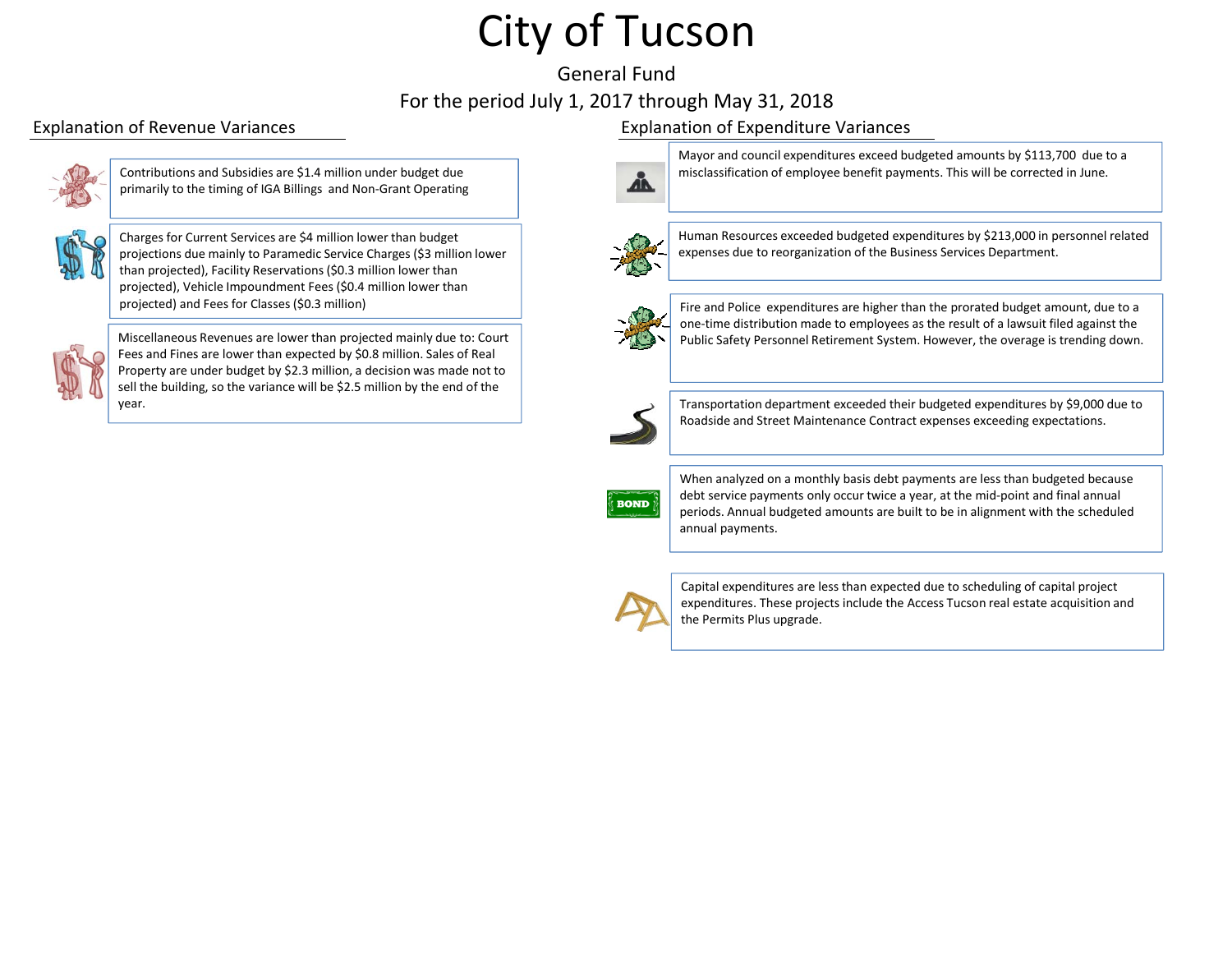Mass Transit including Sun Tran, Sun Van and Sun Link For the period July 1, 2017 through May 31, 2018

Data for Sun Tran and Sun Van

#### Overall Evaluation

While individual line items are either above or below the expected budgetary value, the sum of all Sun Link & Sun Van revenue is less than the current expectation.

#### Overall Evaluation of Expenditures:

While individual line items are either above or below the expected budgetary value, the sum of all expenditures meets the current expectation.



| Sun Tran and Sun Van combined |                    |                    |                | <b>Sun Tran</b> |
|-------------------------------|--------------------|--------------------|----------------|-----------------|
|                               |                    |                    |                |                 |
|                               | <b>YTD Actuals</b> | <b>YTD Actuals</b> | % of Prorated  |                 |
| <b>Revenues</b>               | (in millions)      | Graphed            | (Y-T-D) Budget | Operating       |

| <b>Revenues</b>                           | <b>YTD Actuals</b><br>(in millions) | <b>YTD Actuals</b><br>Graphed | % of Prorated<br>(Y-T-D) Budget | <b>Operating Expenditures</b>  |
|-------------------------------------------|-------------------------------------|-------------------------------|---------------------------------|--------------------------------|
| <b>Rental and Lease Revenue</b>           | \$0.1                               |                               | 33.1%                           | <b>City Personnel Costs</b>    |
| <b>Grant Revenue</b>                      | 3.1                                 |                               | 23.0%                           | <b>Contractor Personnel Co</b> |
| <b>Operating Revenue - Other Agencies</b> | 10.6                                |                               | 85.2%                           | <b>Outside Services</b>        |
| Fare Revenue                              | 11.2                                |                               | 90.8%                           | <b>Supplies</b>                |
| General Fund Subsidy                      | 40.0                                |                               | 100.0%                          |                                |
| <b>Advertising Revenue</b>                | 0.5                                 |                               | 160.6%                          |                                |
| <b>Miscellaneous Revenue</b>              | 0.6                                 |                               | 132.6%                          | Sun Van                        |
| Total:                                    | \$66.1                              |                               | 83.4%                           | <b>Operating Expenditures</b>  |

#### Revenue Performance



Rental and lease revenue has decreased due to reduction in occupancy.



Grant Revenue is below budget due to projects budgeted but not yet in progress. This includes new Sun Vans, <sup>a</sup> CNG fueling station and storm water projects.



Operating Revenue ‐ Other Agencies billings are behind pending an approved IGA.

| <b>Revenues</b>                                                      | <b>YTD Actuals</b><br>(in millions) | <b>YTD Actuals</b><br>Graphed | % of Prorated<br>(Y-T-D) Budget |    | <b>Operating Expenditures</b>     |        | <b>YTD Actuals</b><br>(in millions) | <b>YTD Actuals</b><br>Graphed | % of Prorated<br>(Y-T-D) Budget |
|----------------------------------------------------------------------|-------------------------------------|-------------------------------|---------------------------------|----|-----------------------------------|--------|-------------------------------------|-------------------------------|---------------------------------|
| <b>Rental and Lease Revenue</b>                                      | \$0.1                               |                               | 33.1%                           | 58 | <b>City Personnel Costs</b>       |        | \$0.2                               |                               | 33.2%                           |
| <b>Grant Revenue</b>                                                 | $3.1 \square$                       |                               | 23.0%                           | 51 | <b>Contractor Personnel Costs</b> |        | 37.                                 |                               | 103.9%                          |
| <b>Operating Revenue - Other Agencies</b>                            | 10.6                                |                               | 85.2%                           |    | <b>Outside Services</b>           |        | $6.4$                               |                               | 71.0%                           |
| Fare Revenue                                                         | 11.2                                |                               | 90.8%                           |    | <b>Supplies</b>                   |        | $9.5 \parallel$                     |                               | 83.4%                           |
| General Fund Subsidy                                                 | 40.0                                |                               | 100.0%                          |    |                                   | Total: | \$53.4                              |                               | 93.6%                           |
| <b>Advertising Revenue</b>                                           | 0.5                                 |                               | 160.6%                          |    |                                   |        |                                     |                               |                                 |
| Miscellaneous Revenue                                                | 0.6                                 |                               | 132.6%                          |    | Sun Van                           |        |                                     |                               |                                 |
| Total:                                                               | \$66.1                              |                               | 83.4%                           |    | <b>Operating Expenditures</b>     |        |                                     |                               |                                 |
|                                                                      |                                     |                               |                                 |    | <b>City Personnel Costs</b>       |        | \$0.0\$                             |                               | No Budget                       |
|                                                                      |                                     | <b>Revenue Performance</b>    |                                 |    | <b>Contractor Personnel Costs</b> |        | 9.1                                 |                               | 96.4%                           |
| $-520$<br>Bental and lease revenue has deeressed due to reduction in |                                     |                               |                                 |    | <b>Outside Services</b>           |        | $3.0+$                              |                               | 84.2%                           |

Supplies  $1.1$   $\blacksquare$   $1.5$   $\blacksquare$ 

| <b>Non-Operating Expenditures</b>   |       |                         |
|-------------------------------------|-------|-------------------------|
| Debt                                | \$0.0 | 0.0%                    |
| Capital                             | 1.5   | 18.9%                   |
| Total:                              | \$1.5 | <b>PARTIES</b><br>16.2% |
| <br>$\overline{\phantom{a}}$<br>- - |       |                         |

**Total: \$13.2 91.8%**

#### Expenditure Performance



Contractor Personnel Costs for Sun Tran are over budget by non‐significant amounts. They had been slightly under budget over the past fiscal year, and expenditures are expected to come in near budgeted amounts for Fiscal Year 2018.



Capital Outlay is below budget by \$6.6 million due to grant related projects not yet in progress. This includes new Sun Vans, <sup>a</sup> CNG fueling station, and storm water projects.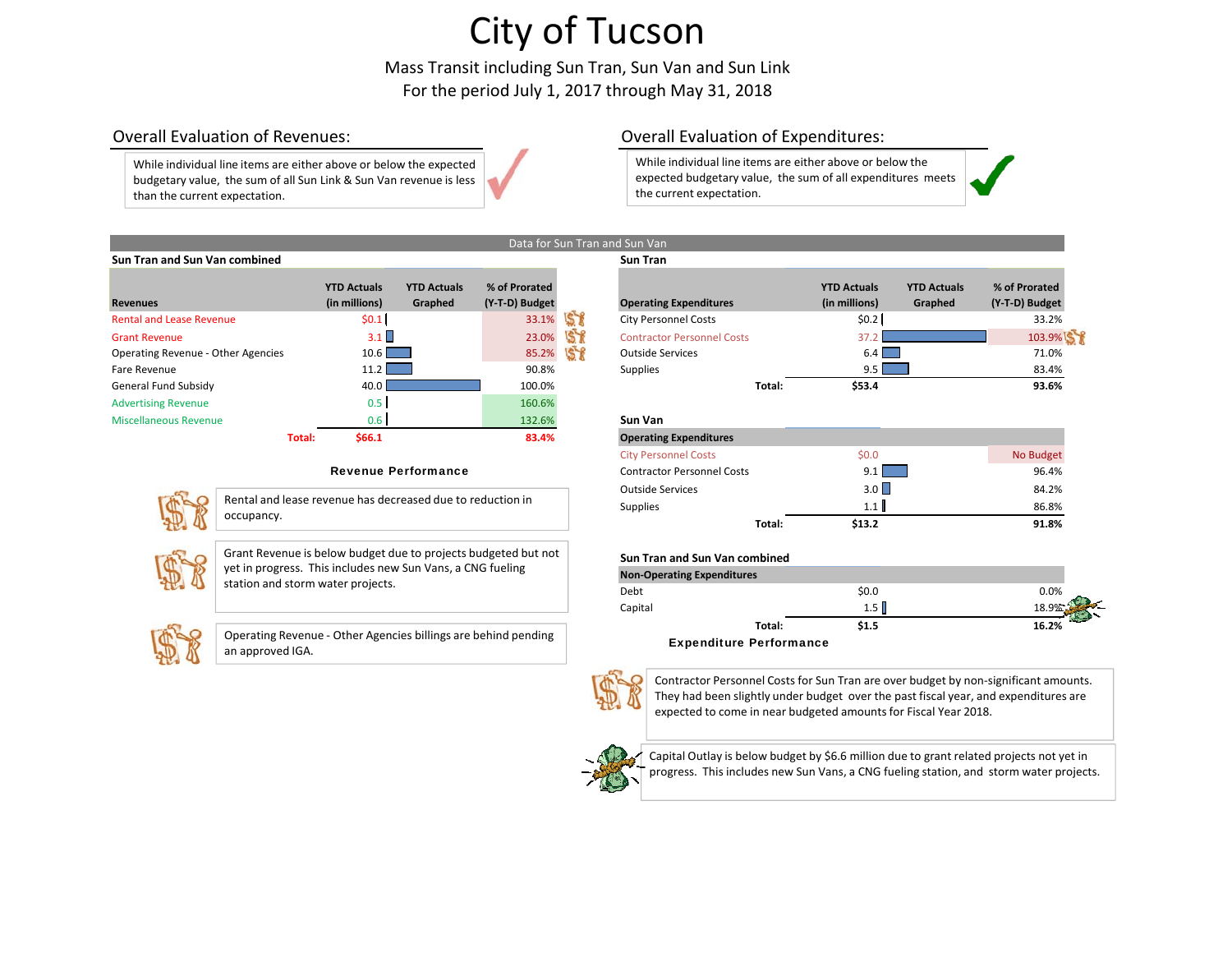Mass Transit including Sun Tran, Sun Van and Sun Link For the period July 1, 2017 through May 31, 2018

#### Overall Evaluation

While individual line items are either above or below the expected budgetary value, the sum of all Sun Link revenue is less than the current expectation.

#### Overall Evaluation of Expenditures:

While individual line items are either above or below the expected budgetary value, the sum of all Sun Link expenditures meets the current expectation.

#### Data for Sun Link

#### **SunLink Sun Link**

| <b>Revenues</b>                    |        | <b>YTD Actuals</b><br>(in millions) | <b>YTD Actuals</b><br>Graphed | % of Prorated<br>(Y-T-D) Budget | <b>Operating Expenditures</b>     |        | <b>YTD Actuals</b><br>(in millions) | <b>YTD Actuals</b><br>Graphed | % of Prorated<br>(Y-T-D) Budget |
|------------------------------------|--------|-------------------------------------|-------------------------------|---------------------------------|-----------------------------------|--------|-------------------------------------|-------------------------------|---------------------------------|
| <b>Grant Revenue</b>               |        | \$0.0\$                             |                               | No Budget                       | <b>City Personnel Costs</b>       |        | \$0.0                               |                               | No Budget                       |
| Operating Revenue - Other Agencies |        | 0.9                                 |                               | 81.8%                           | <b>Contractor Personnel Costs</b> |        | $1.6-1$                             |                               | 95.8%                           |
| Fare Revenue                       |        | 0.5                                 |                               | 75.7%                           | <b>Outside Services</b>           |        |                                     |                               | 95.3%                           |
| <b>General Fund Subsidy</b>        |        | \$2.8                               |                               | 100.0%                          | Supplies                          |        | 0.2                                 |                               | 84.3%                           |
| <b>Advertising Revenue</b>         |        | $0.2$ II                            |                               | 112.3%                          |                                   | Total: | \$3.3                               |                               | 94.8%                           |
| <b>Miscellaneous Revenue</b>       |        | 0.1                                 |                               | 196.0%                          |                                   |        |                                     |                               |                                 |
|                                    | Total: | \$4.4                               |                               | 93.4%                           | Sun Link                          |        |                                     |                               |                                 |

|                         | <b>YTD Actuals</b> | <b>YTD Actuals</b> | % of Prorated  |                                   | <b>YTD Actuals</b> | <b>YTD Actuals</b> | % of Prorated  |
|-------------------------|--------------------|--------------------|----------------|-----------------------------------|--------------------|--------------------|----------------|
|                         | (in millions)      | Graphed            | (Y-T-D) Budget | <b>Operating Expenditures</b>     | (in millions)      | Graphed            | (Y-T-D) Budget |
| <b>ue</b>               | \$0.0              |                    | No Budget      | <b>City Personnel Costs</b>       | \$0.0\$            |                    | No Budget      |
| evenue - Other Agencies | $0.9 \mid$         |                    | 81.8%          | <b>Contractor Personnel Costs</b> | 1.b                |                    | 95.8%          |
| e                       | $0.5 \mid$         |                    | 75.7%          | <b>Outside Services</b>           |                    |                    | 95.3%          |
| d Subsidy               |                    |                    | 100.0%         | <b>Supplies</b>                   | 0.2                |                    | 84.3%          |
| Revenue                 | 0.2                |                    | 112.3%         | Total:                            | \$3.3              |                    | 94.8%          |

#### **Total: \$4.4 93.4% Sun Link**

| <b>Non-Operating Expenditures</b> |        |         |       |
|-----------------------------------|--------|---------|-------|
| Debt                              |        | \$0.4\$ | 26.6% |
| Capital                           |        | 0.0     | 0.0%  |
|                                   | Total: | \$0.4\$ | 0.9%  |



Other Agencies Revenue consists of payments received from the Regional Transit Authority (RTA). Receipts are on <sup>a</sup> quarterly basis and will catch up with budgeted revenue by the end of Fiscal Year 2018.



Fare Revenues are under budget due to lower than budgeted ridership. This trend is expected to continue, but with <sup>a</sup> partial offset by <sup>a</sup> fare revenue increase made effective in January.



Revenue Performance **Expenditure Performance** 

Budgeted debt interest expense is spread evenly over the year. There are two interest payments that will take place during the year. The first has already been paid; whereas the second payment will occur in June which will align actual expenditures with budgeted expenditures.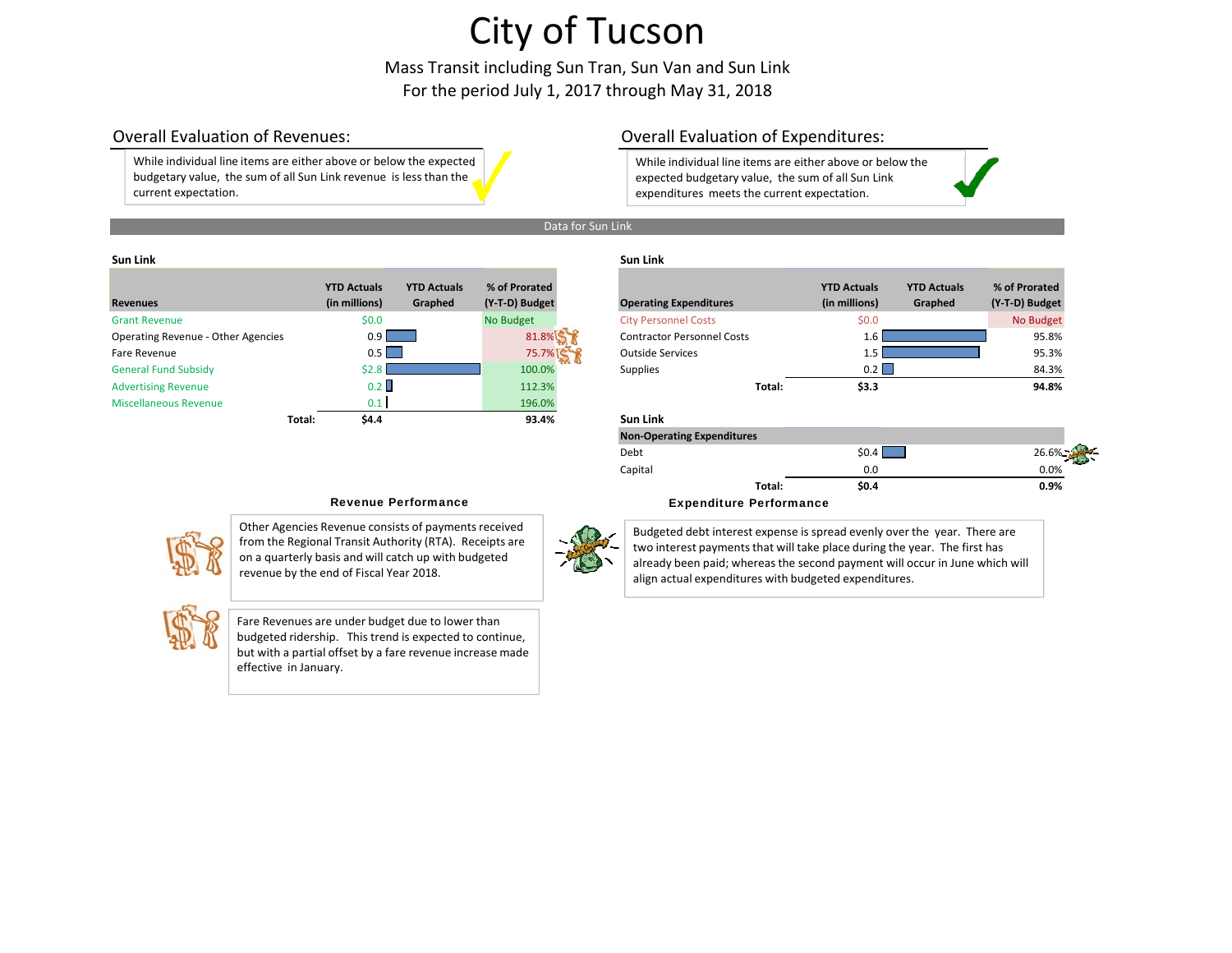Water Utility Fund For the period July 1, 2017 through May 31, 2018

## Overall Evaluation

All revenue



| <b>Revenues</b>                       | <b>YTD Actuals</b><br>(in millions) | <b>YTD Actuals</b><br>Graphed | % of Prorated (Y-<br>T-D) Budget | <b>Operating Expenditures</b> |        | <b>YTD Actuals</b><br>(in millions) | <b>YTD Actuals</b><br>Graphed | % of Prorated (Y<br>T-D) Budget |
|---------------------------------------|-------------------------------------|-------------------------------|----------------------------------|-------------------------------|--------|-------------------------------------|-------------------------------|---------------------------------|
| <b>Metered Water Sales</b>            | \$148.0                             |                               | 111.2%                           | Salaries, Wages, Benefits     |        | \$35                                |                               | 102.9%                          |
| <b>Other Fees Charged for Service</b> | $50.1$ $\blacksquare$               |                               | 109.3%                           | <b>Contractual Services</b>   |        | 68.3                                |                               | 91.9%                           |
| <b>Capital Contributions</b>          | 5.1                                 |                               | 198.3%                           | <b>Commodities</b>            |        | 7.1                                 |                               | 73.3%                           |
| Investment Income                     | 1.6 <sup>1</sup>                    |                               | 460.3%                           | Interest Expense              |        | 15.8                                |                               | 31.2%                           |
| <b>Grants</b>                         | 0.0                                 |                               | No Budget                        | <b>Miscellaneous Expense</b>  |        | 0.9 <sub>1</sub>                    |                               | No Budget                       |
| <b>Miscellaneous Revenue</b>          | 9.1                                 |                               | 343.4%                           | <b>Net Transfers</b>          |        | 1.7 <sub>l</sub>                    |                               | No Budget                       |
| Total:                                | \$213.9                             |                               | 115.5%                           |                               | Total: | \$129.0                             |                               | 77.9%                           |

## Overall Evaluation of Expenditures:

All expenditures are within or near the current expectation.

| es                      | <b>YTD Actuals</b><br>(in millions) | <b>YTD Actuals</b><br>Graphed | % of Prorated (Y-<br>T-D) Budget | <b>Operating Expenditures</b> |        | <b>YTD Actuals</b><br>(in millions) | <b>YTD Actuals</b><br>Graphed | % of Prorated (Y-<br>T-D) Budget |               |
|-------------------------|-------------------------------------|-------------------------------|----------------------------------|-------------------------------|--------|-------------------------------------|-------------------------------|----------------------------------|---------------|
| d Water Sales           | \$148.0                             |                               | 111.2%                           | Salaries, Wages, Benefits     |        |                                     |                               | 102.9%                           |               |
| ees Charged for Service | 50.1                                |                               | 109.3%                           | <b>Contractual Services</b>   |        | 68.3                                |                               |                                  | $91.9\% - 25$ |
| <b>Contributions</b>    | $5.1$ I                             |                               | 198.3%                           | <b>Commodities</b>            |        | $7.1$ $\Box$                        |                               | 73.3%                            |               |
| ent Income              | $1.6 \mid$                          |                               | 460.3%                           | Interest Expense              |        | 15.8                                |                               |                                  |               |
|                         | 0.0                                 |                               | No Budget                        | <b>Miscellaneous Expense</b>  |        | 0.9                                 |                               | No Budget                        |               |
| aneous Revenue          | 9.1                                 |                               | 343.4%                           | <b>Net Transfers</b>          |        |                                     |                               | No Budget                        |               |
| Total:                  | \$213.9                             |                               | 115.5%                           |                               | Total: | \$129.0                             |                               | 77.9%                            |               |

Depreciation does not require the use of funds, so it is not budgeted.

|                             | <b>YTD Actuals</b> | <b>YTD Actuals</b> |  |
|-----------------------------|--------------------|--------------------|--|
| <b>Depreciation Expense</b> | (in millions)      | Graphed            |  |
| Depreciation/Amortization   | 34.0               |                    |  |

#### Expense Performance



Salaries, Wages, Benefits actual expenditures are slightly higher than budget due to positions transferred to Water and some job reclassifications.



\$3 million in budget was transferred to Contractual Services in anticipation of <sup>a</sup> Parks irrigation project, so currently Contractual Services is below budget.



Interest expense is below budget for the period due to timing of the payments.

#### Revenue Performance

At the beginning of fiscal year 2018, water rates were increased on metered and reclaimed sales. Water usage is cyclical.



Other Fees Charged for Service is higher than budget for fiscal year 2018 due to \$2.6 million in Central Arizona Project surcharge fees and reclaimed water sales.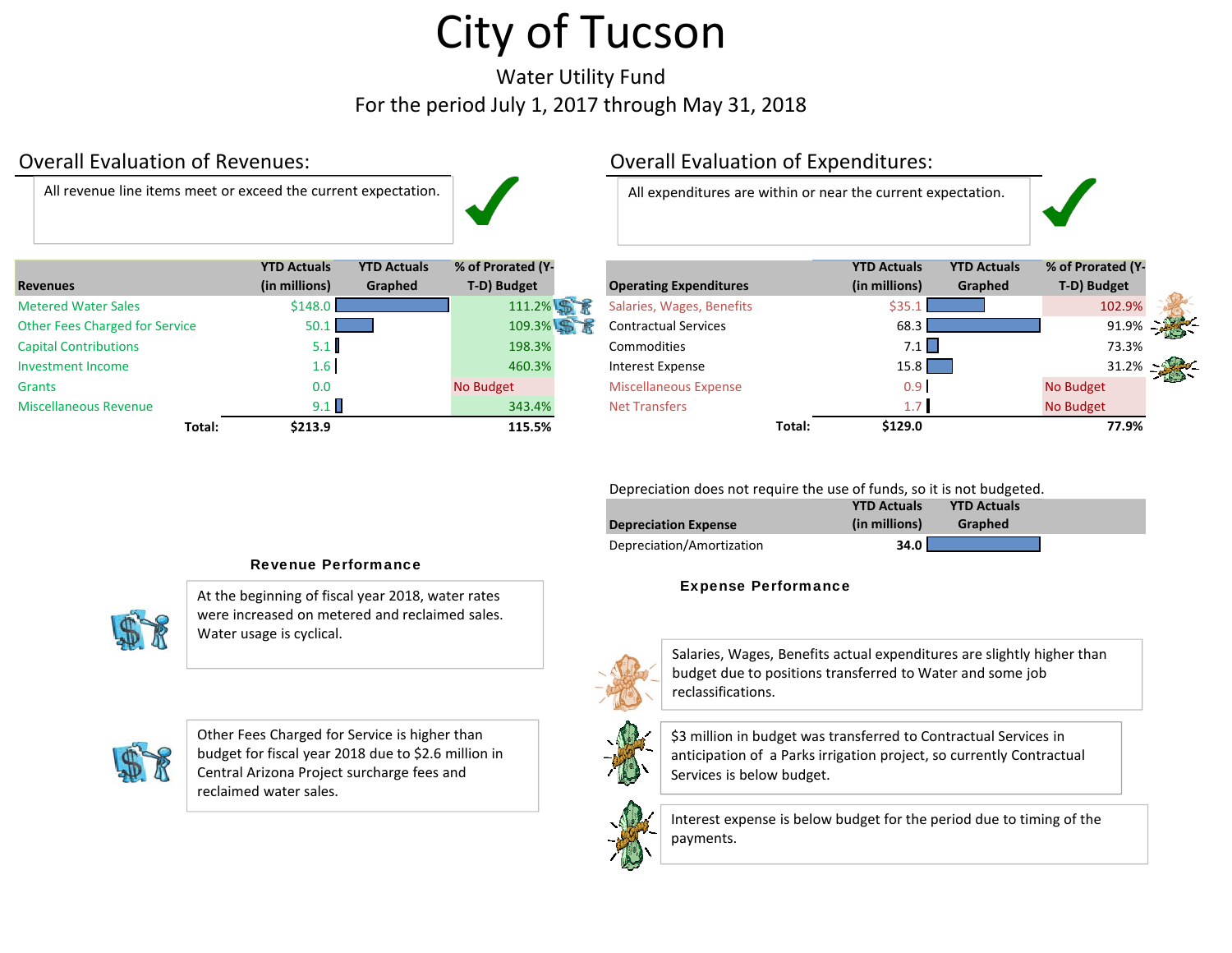#### **CITY OF TUCSON, ARIZONA STATEMENT OF NET POSITION TUCSON GOLF ENTERPRISE FUND For the period July 1, 2017 through May 31, 2018**

| <b>ASSETS</b><br>Current assets:                       |                  |
|--------------------------------------------------------|------------------|
| Cash and Cash Equivalents                              | \$<br>1,950,635  |
| Accounts Receivable, Net                               | 415,414          |
| Inventories                                            | 246,570          |
| Total current assets                                   | 2,612,619        |
| Noncurrent assets:                                     |                  |
| Other Assets - Restricted                              | 91,521           |
| Land and Construction in Progress                      | 2,701,865        |
| Other Capital Assets, Net<br>Total noncurrent assets   | 10,743,636       |
| <b>Total assets</b>                                    | 13,537,022       |
|                                                        | 16,149,641       |
| <b>LIABILITIES</b>                                     |                  |
| <b>Current liabilities:</b><br><b>Accounts Payable</b> |                  |
| <b>Accrued Payroll Liabilities</b>                     | 95,229<br>51,601 |
| Interfund Payable                                      | 1,616,752        |
| Due to Other Agencies                                  | 58,478           |
| <b>Accrued Interest Payable</b>                        | 3,953            |
| Refundable Deposits                                    | 5,190            |
| <b>Current Portion of Contracts Payable</b>            | 86,154           |
| <b>Advances From Customers</b>                         | 89,518           |
| <b>Total current liabilities</b>                       | 2,006,875        |
|                                                        |                  |
| Noncurrent liabilities:                                |                  |
| <b>Contracts Payable</b>                               | 23,989           |
| Loans and Notes Payable                                | 1,554,656        |
| <b>Total noncurrent liabilities</b>                    | 1,578,645        |
| <b>Total liabilities</b>                               | 3,585,520        |
| <b>NET POSITION</b>                                    |                  |
| Net Investment in capital assets                       | 13,335,358       |
| <b>Unrestricted Amounts (deficit)</b>                  | (771, 237)       |
| <b>Total net position</b>                              | \$<br>12,564,121 |